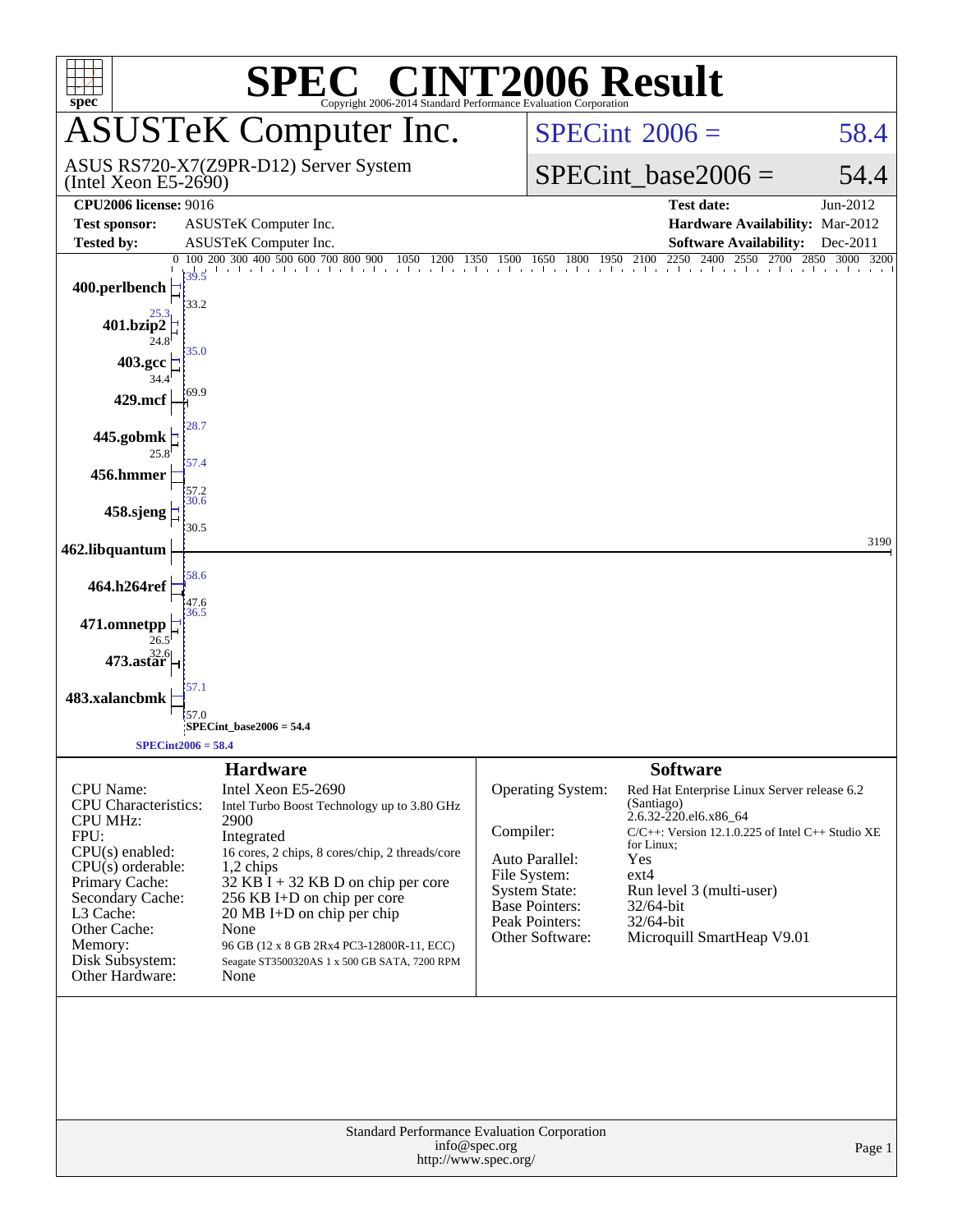

## ASUSTeK Computer Inc.

(Intel Xeon E5-2690) ASUS RS720-X7(Z9PR-D12) Server System  $SPECint2006 = 58.4$  $SPECint2006 = 58.4$ 

### SPECint base2006 =  $54.4$

**[CPU2006 license:](http://www.spec.org/auto/cpu2006/Docs/result-fields.html#CPU2006license)** 9016 **[Test date:](http://www.spec.org/auto/cpu2006/Docs/result-fields.html#Testdate)** Jun-2012 **[Test sponsor:](http://www.spec.org/auto/cpu2006/Docs/result-fields.html#Testsponsor)** ASUSTeK Computer Inc. **[Hardware Availability:](http://www.spec.org/auto/cpu2006/Docs/result-fields.html#HardwareAvailability)** Mar-2012 **[Tested by:](http://www.spec.org/auto/cpu2006/Docs/result-fields.html#Testedby)** ASUSTeK Computer Inc. **[Software Availability:](http://www.spec.org/auto/cpu2006/Docs/result-fields.html#SoftwareAvailability)** Dec-2011

### **[Results Table](http://www.spec.org/auto/cpu2006/Docs/result-fields.html#ResultsTable)**

|                                                   | <b>Base</b>    |              |                |       |                |              | <b>Peak</b>    |              |                                                     |              |                |              |
|---------------------------------------------------|----------------|--------------|----------------|-------|----------------|--------------|----------------|--------------|-----------------------------------------------------|--------------|----------------|--------------|
| <b>Benchmark</b>                                  | <b>Seconds</b> | <b>Ratio</b> | <b>Seconds</b> | Ratio | <b>Seconds</b> | <b>Ratio</b> | <b>Seconds</b> | <b>Ratio</b> | <b>Seconds</b>                                      | <b>Ratio</b> | <b>Seconds</b> | <b>Ratio</b> |
| $ 400$ .perlbench                                 | 293            | 33.4         | 295            | 33.1  | 294            | 33.2         | 248            | 39.4         | 247                                                 | 39.5         | 247            | <u>39.5</u>  |
| 401.bzip2                                         | 389            | 24.8         | 389            | 24.8  | 390            | 24.8         | 381            | 25.3         | 381                                                 | 25.3         | 381            | 25.3         |
| $403.\mathrm{gcc}$                                | 234            | 34.5         | 234            | 34.4  | 234            | 34.4         | 229            | 35.1         | 230                                                 | 35.0         | 230            | 35.0         |
| $429$ .mcf                                        | 130            | 69.9         | 130            | 70.1  | 131            | 69.8         | <b>130</b>     | 69.9         | 130                                                 | 70.1         | 131            | 69.8         |
| $445$ .gobmk                                      | 406            | 25.8         | 406            | 25.8  | 406            | 25.8         | 366            | 28.7         | 365                                                 | 28.7         | 365            | 28.7         |
| $456.$ hmmer                                      | 163            | 57.2         | 163            | 57.2  | 163            | 57.1         | 163            | 57.3         | 163                                                 | 57.4         | 163            | 57.4         |
| $458$ .sjeng                                      | 397            | 30.5         | 397            | 30.5  | <u>397</u>     | 30.5         | 395            | 30.6         | 395                                                 | 30.6         | <u>395</u>     | <u>30.6</u>  |
| 462.libquantum                                    | 6.50           | 3190         | 6.50           | 3190  | 6.49           | 3190         | 6.50           | 3190         | 6.50                                                | 3190         | 6.49           | 3190         |
| 464.h264ref                                       | 470            | 47.1         | 464            | 47.7  | 465            | 47.6         | 380            | 58.2         | 374                                                 | 59.2         | 378            | 58.6         |
| 471.omnetpp                                       | 236            | 26.5         | 243            | 25.7  | 235            | 26.5         | 170            | 36.7         | <u>171</u>                                          | 36.5         | 171            | 36.5         |
| $473.$ astar                                      | 215            | 32.7         | 217            | 32.4  | 215            | 32.6         | 215            | 32.7         | 217                                                 | 32.4         | 215            | 32.6         |
| 483.xalancbmk                                     | 121            | 57.0         | 122            | 56.6  | 121            | 57.2         | 121            | 57.1         | 121                                                 | 57.1         | 122            | 56.7         |
| Decute ennoye in the order in which they were mun |                |              |                |       |                |              |                |              | Dold underlined text indicates a madien massurement |              |                |              |

Results appear in the [order in which they were run.](http://www.spec.org/auto/cpu2006/Docs/result-fields.html#RunOrder) Bold underlined text [indicates a median measurement.](http://www.spec.org/auto/cpu2006/Docs/result-fields.html#Median)

### **[Operating System Notes](http://www.spec.org/auto/cpu2006/Docs/result-fields.html#OperatingSystemNotes)**

Stack size set to unlimited using "ulimit -s unlimited"

### **[Platform Notes](http://www.spec.org/auto/cpu2006/Docs/result-fields.html#PlatformNotes)**

 Sysinfo program /cpu2006/config/sysinfo.rev6800 \$Rev: 6800 \$ \$Date:: 2011-10-11 #\$ 6f2ebdff5032aaa42e583f96b07f99d3 running on localhost Wed Jun 20 16:32:09 2012

 This section contains SUT (System Under Test) info as seen by some common utilities. To remove or add to this section, see: <http://www.spec.org/cpu2006/Docs/config.html#sysinfo>

 From /proc/cpuinfo model name : Intel(R) Xeon(R) CPU E5-2690 @ 2.90GHz 2 "physical id"s (chips) 32 "processors" cores, siblings (Caution: counting these is hw and system dependent. The following excerpts from /proc/cpuinfo might not be reliable. Use with caution.) cpu cores : 8 siblings : 16 physical 0: cores 0 1 2 3 4 5 6 7 physical 1: cores 0 1 2 3 4 5 6 7 cache size : 20480 KB From /proc/meminfo MemTotal: 99048780 kB

Continued on next page

Standard Performance Evaluation Corporation [info@spec.org](mailto:info@spec.org) <http://www.spec.org/>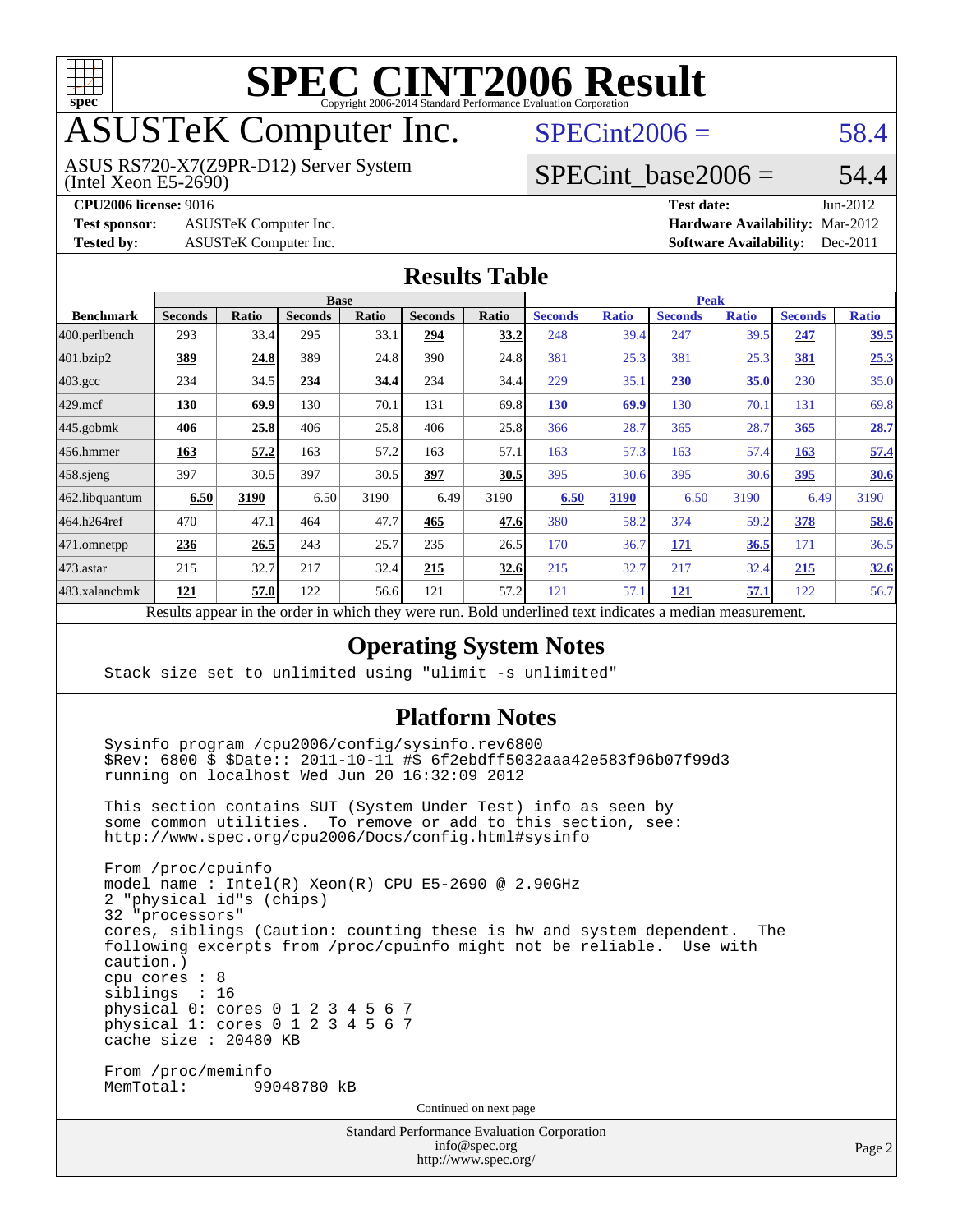

## ASUSTeK Computer Inc.

(Intel Xeon E5-2690) ASUS RS720-X7(Z9PR-D12) Server System  $SPECint2006 = 58.4$  $SPECint2006 = 58.4$ 

SPECint base2006 =  $54.4$ 

**[Test sponsor:](http://www.spec.org/auto/cpu2006/Docs/result-fields.html#Testsponsor)** ASUSTeK Computer Inc. **[Hardware Availability:](http://www.spec.org/auto/cpu2006/Docs/result-fields.html#HardwareAvailability)** Mar-2012 **[Tested by:](http://www.spec.org/auto/cpu2006/Docs/result-fields.html#Testedby)** ASUSTeK Computer Inc. **[Software Availability:](http://www.spec.org/auto/cpu2006/Docs/result-fields.html#SoftwareAvailability)** Dec-2011

**[CPU2006 license:](http://www.spec.org/auto/cpu2006/Docs/result-fields.html#CPU2006license)** 9016 **[Test date:](http://www.spec.org/auto/cpu2006/Docs/result-fields.html#Testdate)** Jun-2012

### **[Platform Notes \(Continued\)](http://www.spec.org/auto/cpu2006/Docs/result-fields.html#PlatformNotes)**

HugePages\_Total: 0<br>Hugepagesize: 2048 kB Hugepagesize:

 /usr/bin/lsb\_release -d Red Hat Enterprise Linux Server release 6.2 (Santiago)

 From /etc/\*release\* /etc/\*version\* redhat-release: Red Hat Enterprise Linux Server release 6.2 (Santiago) system-release: Red Hat Enterprise Linux Server release 6.2 (Santiago) system-release-cpe: cpe:/o:redhat:enterprise\_linux:6server:ga:server

 uname -a: Linux localhost 2.6.32-220.el6.x86\_64 #1 SMP Wed Nov 9 08:03:13 EST 2011 x86\_64 x86\_64 x86\_64 GNU/Linux

run-level 3 Jun 20 16:27

SPEC is set to: /cpu2006<br>Filesystem Type Si Filesystem Type Size Used-Avail-Use%-Mounted on<br>
/dev/sdal ext4 459G 116G 320G 27%-/ 116G 320G 27% /

Additional information from dmidecode:

(End of data from sysinfo program)

### **[General Notes](http://www.spec.org/auto/cpu2006/Docs/result-fields.html#GeneralNotes)**

Environment variables set by runspec before the start of the run: KMP\_AFFINITY = "granularity=fine,scatter" LD\_LIBRARY\_PATH = "/cpu2006/libs/32:/cpu2006/libs/64" OMP NUM THREADS =  $"16"$ 

 Binaries compiled on a system with 1x Core i7-860 CPU + 8GB memory using RHEL5.5 Transparent Huge Pages enabled with: echo always > /sys/kernel/mm/redhat\_transparent\_hugepage/enabled

 The ASUS RS700-X7(Z9PR-D12) and the ASUS RS720-X7(Z9PR-D12) models are electronically equivalent. The results have been measured on a ASUS RS720-X7(Z9PR-D12) model.

### **[Base Compiler Invocation](http://www.spec.org/auto/cpu2006/Docs/result-fields.html#BaseCompilerInvocation)**

[C benchmarks](http://www.spec.org/auto/cpu2006/Docs/result-fields.html#Cbenchmarks):  $\text{icc}$   $-\text{m64}$ 

[C++ benchmarks:](http://www.spec.org/auto/cpu2006/Docs/result-fields.html#CXXbenchmarks) [icpc -m64](http://www.spec.org/cpu2006/results/res2012q3/cpu2006-20120703-23524.flags.html#user_CXXbase_intel_icpc_64bit_fc66a5337ce925472a5c54ad6a0de310)

> Standard Performance Evaluation Corporation [info@spec.org](mailto:info@spec.org) <http://www.spec.org/>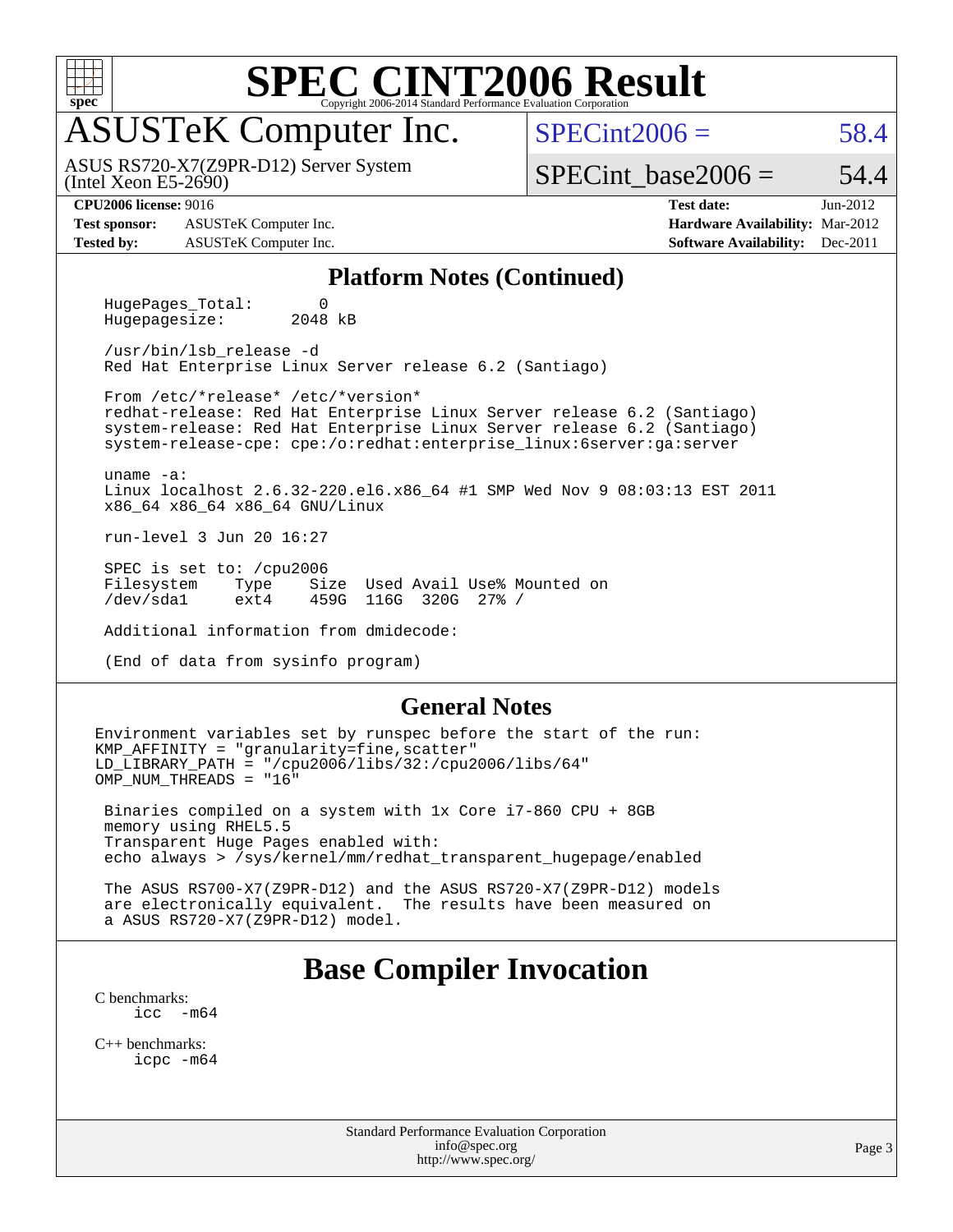

## ASUSTeK Computer Inc.

ASUS RS720-X7(Z9PR-D12) Server System

 $SPECint2006 = 58.4$  $SPECint2006 = 58.4$ 

(Intel Xeon E5-2690)

**[Test sponsor:](http://www.spec.org/auto/cpu2006/Docs/result-fields.html#Testsponsor)** ASUSTeK Computer Inc. **[Hardware Availability:](http://www.spec.org/auto/cpu2006/Docs/result-fields.html#HardwareAvailability)** Mar-2012

SPECint base2006 =  $54.4$ 

**[CPU2006 license:](http://www.spec.org/auto/cpu2006/Docs/result-fields.html#CPU2006license)** 9016 **[Test date:](http://www.spec.org/auto/cpu2006/Docs/result-fields.html#Testdate)** Jun-2012 **[Tested by:](http://www.spec.org/auto/cpu2006/Docs/result-fields.html#Testedby)** ASUSTeK Computer Inc. **[Software Availability:](http://www.spec.org/auto/cpu2006/Docs/result-fields.html#SoftwareAvailability)** Dec-2011

### **[Base Portability Flags](http://www.spec.org/auto/cpu2006/Docs/result-fields.html#BasePortabilityFlags)**

 400.perlbench: [-DSPEC\\_CPU\\_LP64](http://www.spec.org/cpu2006/results/res2012q3/cpu2006-20120703-23524.flags.html#b400.perlbench_basePORTABILITY_DSPEC_CPU_LP64) [-DSPEC\\_CPU\\_LINUX\\_X64](http://www.spec.org/cpu2006/results/res2012q3/cpu2006-20120703-23524.flags.html#b400.perlbench_baseCPORTABILITY_DSPEC_CPU_LINUX_X64) 401.bzip2: [-DSPEC\\_CPU\\_LP64](http://www.spec.org/cpu2006/results/res2012q3/cpu2006-20120703-23524.flags.html#suite_basePORTABILITY401_bzip2_DSPEC_CPU_LP64) 403.gcc: [-DSPEC\\_CPU\\_LP64](http://www.spec.org/cpu2006/results/res2012q3/cpu2006-20120703-23524.flags.html#suite_basePORTABILITY403_gcc_DSPEC_CPU_LP64) 429.mcf: [-DSPEC\\_CPU\\_LP64](http://www.spec.org/cpu2006/results/res2012q3/cpu2006-20120703-23524.flags.html#suite_basePORTABILITY429_mcf_DSPEC_CPU_LP64) 445.gobmk: [-DSPEC\\_CPU\\_LP64](http://www.spec.org/cpu2006/results/res2012q3/cpu2006-20120703-23524.flags.html#suite_basePORTABILITY445_gobmk_DSPEC_CPU_LP64) 456.hmmer: [-DSPEC\\_CPU\\_LP64](http://www.spec.org/cpu2006/results/res2012q3/cpu2006-20120703-23524.flags.html#suite_basePORTABILITY456_hmmer_DSPEC_CPU_LP64) 458.sjeng: [-DSPEC\\_CPU\\_LP64](http://www.spec.org/cpu2006/results/res2012q3/cpu2006-20120703-23524.flags.html#suite_basePORTABILITY458_sjeng_DSPEC_CPU_LP64) 462.libquantum: [-DSPEC\\_CPU\\_LP64](http://www.spec.org/cpu2006/results/res2012q3/cpu2006-20120703-23524.flags.html#suite_basePORTABILITY462_libquantum_DSPEC_CPU_LP64) [-DSPEC\\_CPU\\_LINUX](http://www.spec.org/cpu2006/results/res2012q3/cpu2006-20120703-23524.flags.html#b462.libquantum_baseCPORTABILITY_DSPEC_CPU_LINUX) 464.h264ref: [-DSPEC\\_CPU\\_LP64](http://www.spec.org/cpu2006/results/res2012q3/cpu2006-20120703-23524.flags.html#suite_basePORTABILITY464_h264ref_DSPEC_CPU_LP64) 471.omnetpp: [-DSPEC\\_CPU\\_LP64](http://www.spec.org/cpu2006/results/res2012q3/cpu2006-20120703-23524.flags.html#suite_basePORTABILITY471_omnetpp_DSPEC_CPU_LP64) 473.astar: [-DSPEC\\_CPU\\_LP64](http://www.spec.org/cpu2006/results/res2012q3/cpu2006-20120703-23524.flags.html#suite_basePORTABILITY473_astar_DSPEC_CPU_LP64) 483.xalancbmk: [-DSPEC\\_CPU\\_LP64](http://www.spec.org/cpu2006/results/res2012q3/cpu2006-20120703-23524.flags.html#suite_basePORTABILITY483_xalancbmk_DSPEC_CPU_LP64) [-DSPEC\\_CPU\\_LINUX](http://www.spec.org/cpu2006/results/res2012q3/cpu2006-20120703-23524.flags.html#b483.xalancbmk_baseCXXPORTABILITY_DSPEC_CPU_LINUX)

### **[Base Optimization Flags](http://www.spec.org/auto/cpu2006/Docs/result-fields.html#BaseOptimizationFlags)**

[C benchmarks](http://www.spec.org/auto/cpu2006/Docs/result-fields.html#Cbenchmarks):

[-xAVX](http://www.spec.org/cpu2006/results/res2012q3/cpu2006-20120703-23524.flags.html#user_CCbase_f-xAVX) [-ipo](http://www.spec.org/cpu2006/results/res2012q3/cpu2006-20120703-23524.flags.html#user_CCbase_f-ipo) [-O3](http://www.spec.org/cpu2006/results/res2012q3/cpu2006-20120703-23524.flags.html#user_CCbase_f-O3) [-no-prec-div](http://www.spec.org/cpu2006/results/res2012q3/cpu2006-20120703-23524.flags.html#user_CCbase_f-no-prec-div) [-parallel](http://www.spec.org/cpu2006/results/res2012q3/cpu2006-20120703-23524.flags.html#user_CCbase_f-parallel) [-opt-prefetch](http://www.spec.org/cpu2006/results/res2012q3/cpu2006-20120703-23524.flags.html#user_CCbase_f-opt-prefetch) [-auto-p32](http://www.spec.org/cpu2006/results/res2012q3/cpu2006-20120703-23524.flags.html#user_CCbase_f-auto-p32)

[C++ benchmarks:](http://www.spec.org/auto/cpu2006/Docs/result-fields.html#CXXbenchmarks)

[-xAVX](http://www.spec.org/cpu2006/results/res2012q3/cpu2006-20120703-23524.flags.html#user_CXXbase_f-xAVX) [-ipo](http://www.spec.org/cpu2006/results/res2012q3/cpu2006-20120703-23524.flags.html#user_CXXbase_f-ipo) [-O3](http://www.spec.org/cpu2006/results/res2012q3/cpu2006-20120703-23524.flags.html#user_CXXbase_f-O3) [-no-prec-div](http://www.spec.org/cpu2006/results/res2012q3/cpu2006-20120703-23524.flags.html#user_CXXbase_f-no-prec-div) [-opt-prefetch](http://www.spec.org/cpu2006/results/res2012q3/cpu2006-20120703-23524.flags.html#user_CXXbase_f-opt-prefetch) [-auto-p32](http://www.spec.org/cpu2006/results/res2012q3/cpu2006-20120703-23524.flags.html#user_CXXbase_f-auto-p32) [-Wl,-z,muldefs](http://www.spec.org/cpu2006/results/res2012q3/cpu2006-20120703-23524.flags.html#user_CXXbase_link_force_multiple1_74079c344b956b9658436fd1b6dd3a8a) [-L/smartheap -lsmartheap64](http://www.spec.org/cpu2006/results/res2012q3/cpu2006-20120703-23524.flags.html#user_CXXbase_SmartHeap64_5e654037dadeae1fe403ab4b4466e60b)

### **[Base Other Flags](http://www.spec.org/auto/cpu2006/Docs/result-fields.html#BaseOtherFlags)**

[C benchmarks](http://www.spec.org/auto/cpu2006/Docs/result-fields.html#Cbenchmarks):

403.gcc: [-Dalloca=\\_alloca](http://www.spec.org/cpu2006/results/res2012q3/cpu2006-20120703-23524.flags.html#b403.gcc_baseEXTRA_CFLAGS_Dalloca_be3056838c12de2578596ca5467af7f3)

### **[Peak Compiler Invocation](http://www.spec.org/auto/cpu2006/Docs/result-fields.html#PeakCompilerInvocation)**

[C benchmarks \(except as noted below\)](http://www.spec.org/auto/cpu2006/Docs/result-fields.html#Cbenchmarksexceptasnotedbelow):

icc  $-m64$ 

400.perlbench: [icc -m32](http://www.spec.org/cpu2006/results/res2012q3/cpu2006-20120703-23524.flags.html#user_peakCCLD400_perlbench_intel_icc_a6a621f8d50482236b970c6ac5f55f93)

445.gobmk: [icc -m32](http://www.spec.org/cpu2006/results/res2012q3/cpu2006-20120703-23524.flags.html#user_peakCCLD445_gobmk_intel_icc_a6a621f8d50482236b970c6ac5f55f93)

464.h264ref: [icc -m32](http://www.spec.org/cpu2006/results/res2012q3/cpu2006-20120703-23524.flags.html#user_peakCCLD464_h264ref_intel_icc_a6a621f8d50482236b970c6ac5f55f93)

[C++ benchmarks \(except as noted below\):](http://www.spec.org/auto/cpu2006/Docs/result-fields.html#CXXbenchmarksexceptasnotedbelow) [icpc -m32](http://www.spec.org/cpu2006/results/res2012q3/cpu2006-20120703-23524.flags.html#user_CXXpeak_intel_icpc_4e5a5ef1a53fd332b3c49e69c3330699)

473.astar: [icpc -m64](http://www.spec.org/cpu2006/results/res2012q3/cpu2006-20120703-23524.flags.html#user_peakCXXLD473_astar_intel_icpc_64bit_fc66a5337ce925472a5c54ad6a0de310)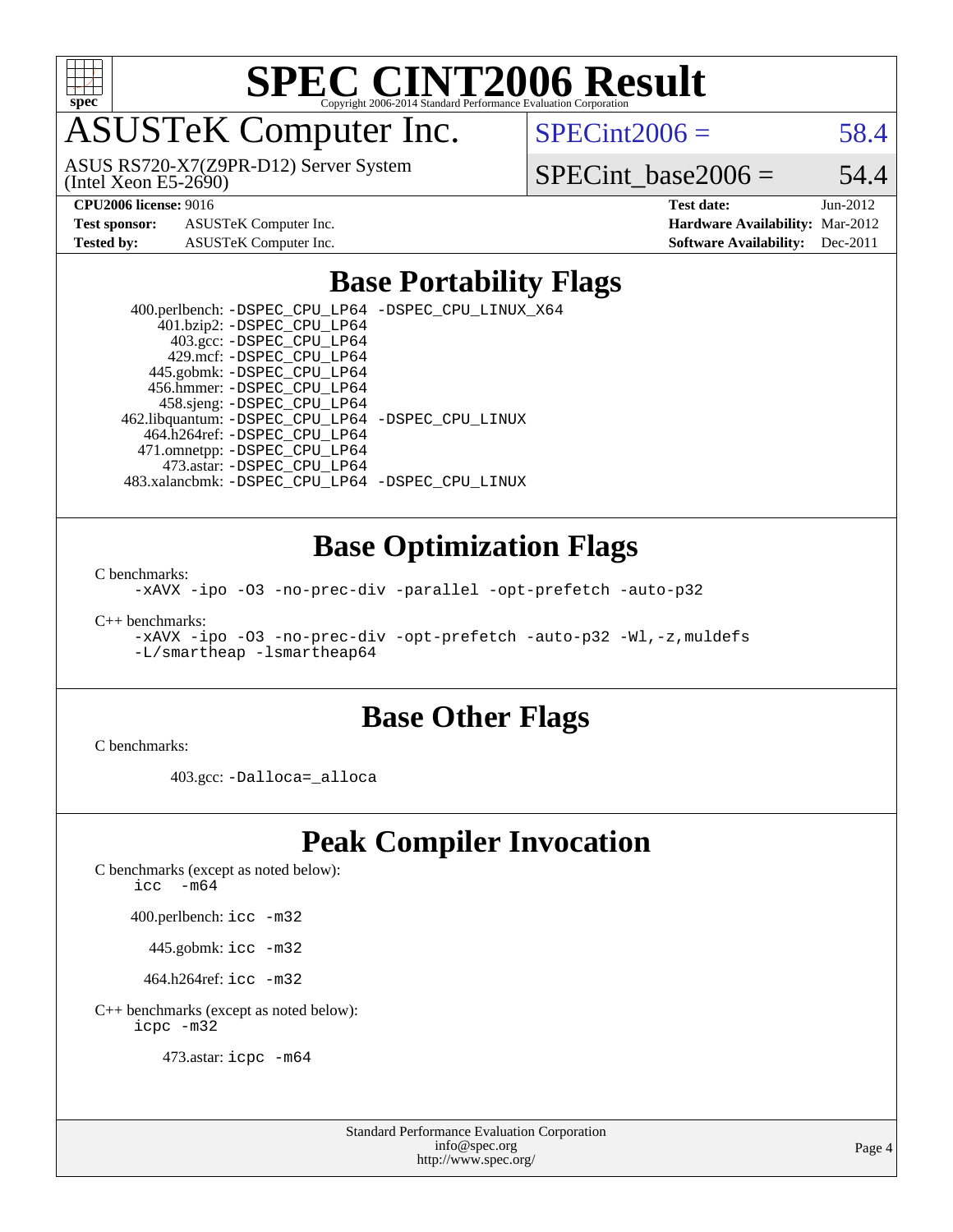

# ASUSTeK Computer Inc.

(Intel Xeon E5-2690) ASUS RS720-X7(Z9PR-D12) Server System  $SPECint2006 = 58.4$  $SPECint2006 = 58.4$ 

SPECint base2006 =  $54.4$ 

**[Test sponsor:](http://www.spec.org/auto/cpu2006/Docs/result-fields.html#Testsponsor)** ASUSTeK Computer Inc. **[Hardware Availability:](http://www.spec.org/auto/cpu2006/Docs/result-fields.html#HardwareAvailability)** Mar-2012

**[CPU2006 license:](http://www.spec.org/auto/cpu2006/Docs/result-fields.html#CPU2006license)** 9016 **[Test date:](http://www.spec.org/auto/cpu2006/Docs/result-fields.html#Testdate)** Jun-2012 **[Tested by:](http://www.spec.org/auto/cpu2006/Docs/result-fields.html#Testedby)** ASUSTeK Computer Inc. **[Software Availability:](http://www.spec.org/auto/cpu2006/Docs/result-fields.html#SoftwareAvailability)** Dec-2011

### **[Peak Portability Flags](http://www.spec.org/auto/cpu2006/Docs/result-fields.html#PeakPortabilityFlags)**

 400.perlbench: [-DSPEC\\_CPU\\_LINUX\\_IA32](http://www.spec.org/cpu2006/results/res2012q3/cpu2006-20120703-23524.flags.html#b400.perlbench_peakCPORTABILITY_DSPEC_CPU_LINUX_IA32) 401.bzip2: [-DSPEC\\_CPU\\_LP64](http://www.spec.org/cpu2006/results/res2012q3/cpu2006-20120703-23524.flags.html#suite_peakPORTABILITY401_bzip2_DSPEC_CPU_LP64) 403.gcc: [-DSPEC\\_CPU\\_LP64](http://www.spec.org/cpu2006/results/res2012q3/cpu2006-20120703-23524.flags.html#suite_peakPORTABILITY403_gcc_DSPEC_CPU_LP64) 429.mcf: [-DSPEC\\_CPU\\_LP64](http://www.spec.org/cpu2006/results/res2012q3/cpu2006-20120703-23524.flags.html#suite_peakPORTABILITY429_mcf_DSPEC_CPU_LP64) 456.hmmer: [-DSPEC\\_CPU\\_LP64](http://www.spec.org/cpu2006/results/res2012q3/cpu2006-20120703-23524.flags.html#suite_peakPORTABILITY456_hmmer_DSPEC_CPU_LP64) 458.sjeng: [-DSPEC\\_CPU\\_LP64](http://www.spec.org/cpu2006/results/res2012q3/cpu2006-20120703-23524.flags.html#suite_peakPORTABILITY458_sjeng_DSPEC_CPU_LP64) 462.libquantum: [-DSPEC\\_CPU\\_LP64](http://www.spec.org/cpu2006/results/res2012q3/cpu2006-20120703-23524.flags.html#suite_peakPORTABILITY462_libquantum_DSPEC_CPU_LP64) [-DSPEC\\_CPU\\_LINUX](http://www.spec.org/cpu2006/results/res2012q3/cpu2006-20120703-23524.flags.html#b462.libquantum_peakCPORTABILITY_DSPEC_CPU_LINUX) 473.astar: [-DSPEC\\_CPU\\_LP64](http://www.spec.org/cpu2006/results/res2012q3/cpu2006-20120703-23524.flags.html#suite_peakPORTABILITY473_astar_DSPEC_CPU_LP64) 483.xalancbmk: [-DSPEC\\_CPU\\_LINUX](http://www.spec.org/cpu2006/results/res2012q3/cpu2006-20120703-23524.flags.html#b483.xalancbmk_peakCXXPORTABILITY_DSPEC_CPU_LINUX)

### **[Peak Optimization Flags](http://www.spec.org/auto/cpu2006/Docs/result-fields.html#PeakOptimizationFlags)**

```
C benchmarks:
```

```
Standard Performance Evaluation Corporation
                                          info@spec.org
     400.perlbench: -xAVX(pass 2) -prof-gen(pass 1) -ipo(pass 2) -O3(pass 2)
                -no-prec-div(pass 2) -prof-use(pass 2) -opt-prefetch
                -ansi-alias
        401.bzip2: -xAVX(pass 2) -prof-gen(pass 1) -ipo(pass 2) -O3(pass 2)
                -no-prec-div -prof-use(pass 2) -auto-ilp32 -opt-prefetch
                -ansi-alias
          403.gcc: -xAVX -ipo -O3 -no-prec-div -inline-calloc
                -opt-malloc-options=3 -auto-ilp32
         429.mcf: basepeak = yes
       445.gobmk: -xAVX(pass 2) -prof-gen(pass 1) -prof-use(pass 2)
                -ansi-alias
       456.hmmer: -xAVX -ipo -O3 -no-prec-div -unroll2 -auto-ilp32
                -ansi-alias
         458.sjeng: -xAVX(pass 2) -prof-gen(pass 1) -ipo(pass 2) -O3(pass 2)
                -no-prec-div(pass 2) -prof-use(pass 2) -unroll4
    462.libquantum: basepeak = yes
       464.h264ref: -xAVX(pass 2) -prof-gen(pass 1) -ipo(pass 2) -O3(pass 2)
                -no-prec-div(pass 2) -prof-use(pass 2) -unroll2
                -ansi-alias
C++ benchmarks: 
      471.omnetpp: -xAVX(pass 2) -prof-gen(pass 1) -ipo(pass 2) -O3(pass 2)
                -no-prec-div(pass 2) -prof-use(pass 2)
                -opt-ra-region-strategy=block -ansi-alias
                -Wl,-z,muldefs -L/smartheap -lsmartheap
                                        Continued on next page
```
<http://www.spec.org/>